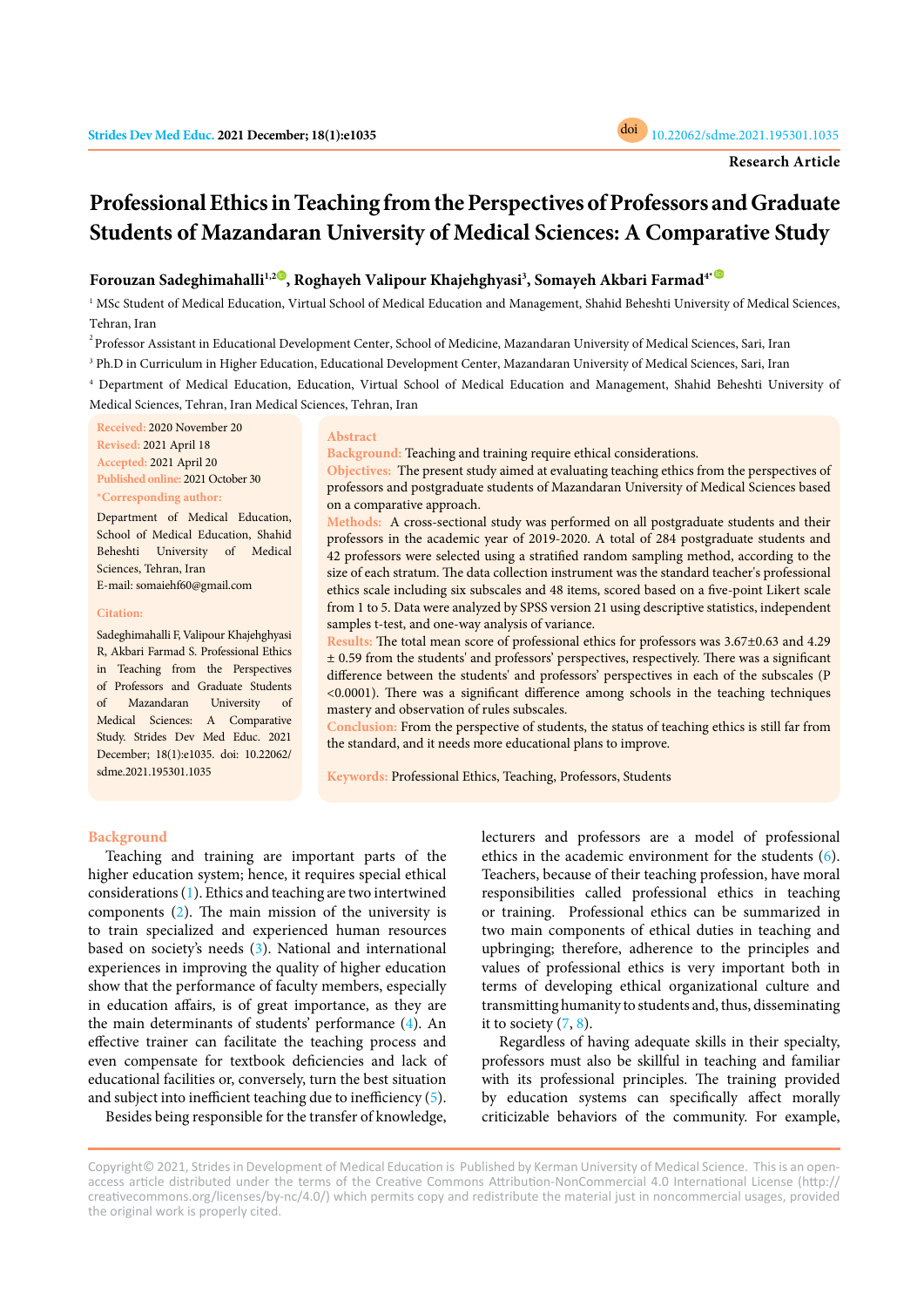the teaching technique can provide effective learning opportunities for the student; the educational references and content can strengthen or weaken thinking in a certain manner, which has a positive or negative impact on society; and the professor's behavior can also have a positive or negative effect on students' characters and behaviors [\(9](#page-5-0)). Observation of teaching ethics guarantees the health of the teaching-learning process. It helps the moral rules and values of teaching to ensure students' rights in benefitting from the best education, as well as the dignity of learning, science, and studying ([10](#page-5-0)).

The success of any university depends on teaching ethics status and its distance from educational standards. Therefore, a special place is given to research performed on this issue because such studies, from the perspective of students, as the important elements of education that all efforts are made to train them as professional workforce, can help university administrators and educational planners to make appropriate decisions to reduce the gap between the current and optimal situation and achieve educational standards ([11](#page-5-0)). From the perspective of Morris and Wood, the components of teaching professional ethics include personal traits, teaching techniques, problembased and interactive teaching, and communication skills [\(12\)](#page-5-0). Rutgans and Schmidt indicated the criteria of professional ethics as social congruence, subjectmatter expertise, and cognitive congruence [\(13\)](#page-5-0). From the perspective of students in Birjand, Iran, the most important components of professional ethics were personal traits, teaching skills, personal communication skills, evaluation skills, and observance of educational rules and regulations ([14](#page-5-0)). From the viewpoint of the students of Shahid Sadoughi University, Yazd, Iran, the most important criteria of professional ethics teaching include personal traits, human relations, teaching skills, and evaluation skills ([15](#page-5-0)). Sobhani-Nejad et al. stated the personal traits of the teacher, mastery of content, mastery of teaching methods, knowledge of the learner, standard evaluations, and observation of educational rules as the components of professional ethics teaching from the perspective of medical students in Qom, Iran [\(11\)](#page-5-0).

 It can be said that evaluating the views of postgraduate students, who have a much closer relationship with professors and can more appropriately evaluate teaching ethics, as well as examining the professors' views and the gap between the two views, can solve dilemmas existing in teaching and promote the quality of teaching in order to achieve educational standards. Objectives: Given the importance of professional ethics teaching in achieving academic goals, the present study aimed at investigating the status of teaching professional ethics from the perspective of professors and postgraduate students of basic sciences at Mazandaran University of Medical Sciences.

## **Objectives**

The present study aimed at evaluating teaching ethics from the perspectives of professors and postgraduate students of Mazandaran University of Medical Sciences based on a comparative approach.

#### **Methods**

The present descriptive-analytical study was performed on all professors, as well as MSc. and Ph.D. students in basic sciences including medicine, pharmacy, paramedical, health, nursing-midwifery, and advanced technologies in various medical sciences schools. A general assessment was performed, and the students' views on those professors who had a course with them were examined. Inclusion criteria were studying at the university and a willingness to participate in the study. The exclusion criterion was an incompletely filled questionnaire (<30% of the items). A stratified random sampling method was used to determine the sample size based on the size of each stratum, i.e., the numbers of students and their professors in each school. The samples size was determined using Morgan's table based on the proportion of each school, which was 284 for students and 42 for professors.

The teacher's professional ethics scale was utilized as the data collection tool. It was designed by Sobhani-Nejad et al. in six components based on the theoretical foundations of ethics and effective teaching, as well as related research [\(16-22\)](#page-5-0). The face and content validity of the tool were also confirmed. The reliability of the scale was also assessed using Cronbach's alpha coefficient (alpha =  $0.92$ ) [\(10\)](#page-5-0). The questionnaire consisted of 48 items in six components that examined teaching ethics in professors. The components included: 1. personality traits consisting 21 items including attention to appearance, good human relations, practical commitment to religious values, patience in receiving feedback, responsibility to students, avoiding nasty jokes, avoiding reprimand and blame, motivity for teaching, criticizability, lack of discrimination in dealing with students, not questioning the performance of counterparts, welcoming group decision-making, commitment to confidentiality about students' information, adequate insight into students' behavior, not assigning students to personal affairs, safekeeping of teaching aids, good manners in teaching, good self-esteem, accessibility in non-school hours, use of research evidence to explain theoretical orientation, and teaching without personal bias. 2. content mastery consisting 6 items including making a proper horizontal connection among different subjects, making a proper vertical connection among different subjects, good command of analytical methods and content choice, coincidence of most content chosen with students' needs, sufficient expertise in the subject and content, and using a variety of teaching techniques. 3. teaching techniques mastery consisting 4 items including consistent and meaningful presentation of content, paying attention to the teaching process and student participation, organizing subjects as a semester plan, and using a variety of teaching techniques consistent with the objectives and content. 4. recognizing learners' dimensions consisting 6 items including considering students' personal differences in the teaching process, good knowledge of students' needs, recognition of students' previous experiences and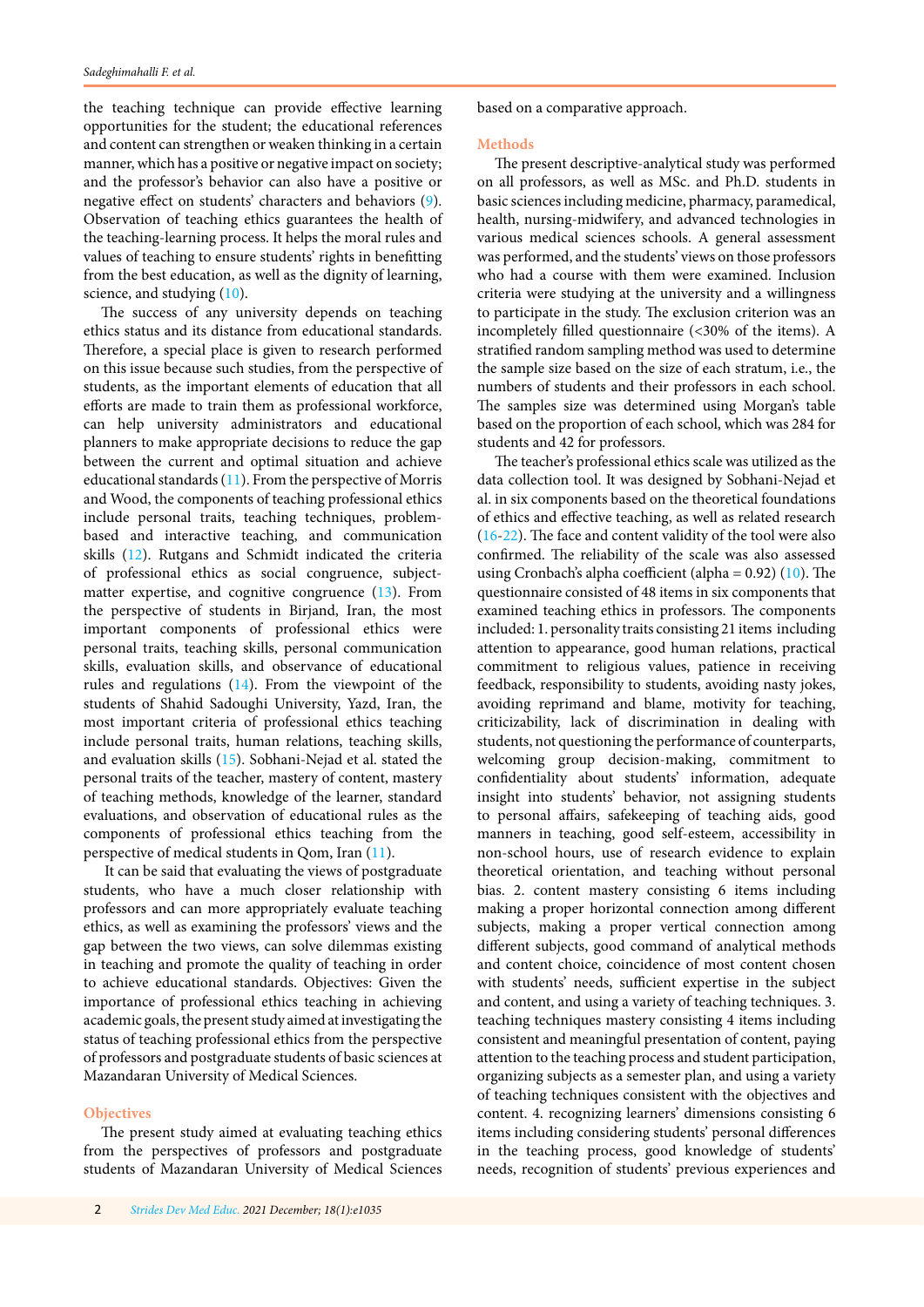learnings, skillfulness in creating motivation, balanced approach to strengthen students' cognitive, emotional, and functional areas, and paying attention to students' feedback. 5. standard evaluation consisting 5 items including consistency of evaluation with educational objectives, justice in evaluation, predetermining the evaluation method, establishing an appropriate incentive system to manage students' behavior, and applying developmental evaluation to the teaching process. 6. Observation of educational rules and regulations consisting 6 items including giving importance to attendance, assigning time for checking exam papers and handling complains, timely attendance at class, observation of class time, compliance of assigned tasks with academic objectives, and commitment to university regulations. The items were scored based on a five-point Likert scale from 1 (very low) to 5 (very high). The mean score of 1-2.33 is considered undesirable, 2.34- 3.67 relatively desirable, and 3.68-5 desirable. A maximum score of 5 is considered the standard (optimal) status. In terms of ethical considerations, the participation was completely voluntary and subjects were provided with necessary explanations about the project, data extraction and expression, confidentiality of personal information, and anonymity of questionnaires. The completion and return of questionnaires were considered a sign of willingness to participate in the study. The questionnaire was collected after completion. Data were entered into SPSS version 21, reported as descriptive statistics (frequency, mean, and standard deviation), analyzed using independent t-test, and one-way analysis of variance (oneway ANOVA).

# **Results**

Out of 284 questionnaires distributed to the students, 235 were completed and returned (response rate = 82.7%). Of them, 160 (68.1%) were completed by female students and 75 (31.9%) by male students. The numbers of MSc and Ph.D. students participating in the study were 172 (73.2%) and 63 (26.8%), respectively. All 42 questionnaires distributed to the professors were returned completely (response rate = 100%), of which 16 (38.1%) were completed by females and 26 (61.9%) by males. The number of students was 77 (32.8%) in the school of medicine, 64 (27.2%) in nursing-midwifery, 53 (22.6%) in health, 20 (8.5%) in pharmacy, 12 (5.1%) in paramedical, and 9 (3.8%) in advanced technologies in medicine.

The comparison of professors' and students' attitudes toward the professional ethics of faculty members showed that professors had a more positive attitude towards the observation of professional ethics by teachers. The mean scores of professional ethics of faculty members from view point of professors and students were at desirable and relatively desirable levels, respectively. Also, the comparison of teaching ethics components showed that the observation of the rules attained the highest (desirable) and learner cognition the lowest (relatively desirable) mean scores from the perspective of both professors and students. Data shown in Table 1 indicate a significant difference between the perspectives of professors and students in the teaching ethics scale and its components P <0.0001) (Table 1).

Table 2 shows the mean scores of teachers' professional ethics from students' perspectives based on gender. Data indicated no significant difference between the scores obtained by male and female students in the teaching ethics scale and its components (independent samples t-test  $P = 0.71$ ).

Table 3 shows the mean scores of teachers' professional ethics from the students' perspectives based on degree. Data indicated a significant difference between the PhD and MSc student views in the teaching ethics scale and its components ( $P = 0.02$ ).

**Table 1.** Comparison of the mean scores of faculty members and students on the teacher's professional ethics scale

| The component of teachers' professional ethics | <b>Students</b><br>Mean (SD) | <b>Faculty members</b><br>Mean (SD) | D      | t        |
|------------------------------------------------|------------------------------|-------------------------------------|--------|----------|
| Personality traits                             | 3.80(0.64)                   | 4.33(0.7)                           | 0.0001 | $-4.831$ |
| Mastery of content                             | 3.72(0.73)                   | 4.26(0.63)                          | 0.0001 | $-4.519$ |
| Mastery of teaching techniques                 | 3.75(0.75)                   | 3.47(0.74)                          | 0.0001 | $-4.687$ |
| Learner cognition                              | 3.56(0.80)                   | 4.00(0.79)                          | 0.0001 | $-3.862$ |
| Standard evaluation                            | 3.64(0.79)                   | 4.36(0.65)                          | 0.0001 | $-5.348$ |
| Observation of rules                           | 3.64(0.79)                   | 4.36(0.65)                          | 0.0001 | $-4.493$ |
| Total score                                    | 3.67(0.63)                   | 4.29(0.59)                          | 0.0001 | $-5.252$ |

**Table 2.** Comparison of the mean scores of students by gender on the teachers' professional ethics scale

| The component of teachers' professional ethics | Mean (SD)       | P            |       |          |
|------------------------------------------------|-----------------|--------------|-------|----------|
|                                                | Female, $n=160$ | Male, $n=75$ |       |          |
| Personality traits                             | 3.82(0.64)      | 3.75(0.65)   | 0.450 | 0.762    |
| Mastery of content                             | 3.74(0.74)      | 3.67(0.71)   | 0.353 | 0.613    |
| Mastery of teaching techniques                 | 3.77(0.77)      | 3.70(0.71)   | 0.508 | 0.643    |
| Learner cognition                              | 3.55(0.79)      | 3.59(0.84)   | 0.751 | $-0.326$ |
| Standard evaluation                            | 3.66(0.82)      | 3.67(0.74)   | 0.872 | $-0.155$ |
| Observation of rules                           | 3.87(0.81)      | 3.80(0.71)   | 0.461 | 0.704    |
| Total score                                    | 3.68(0.63)      | 3.65(0.62)   | 0.717 | 0.362    |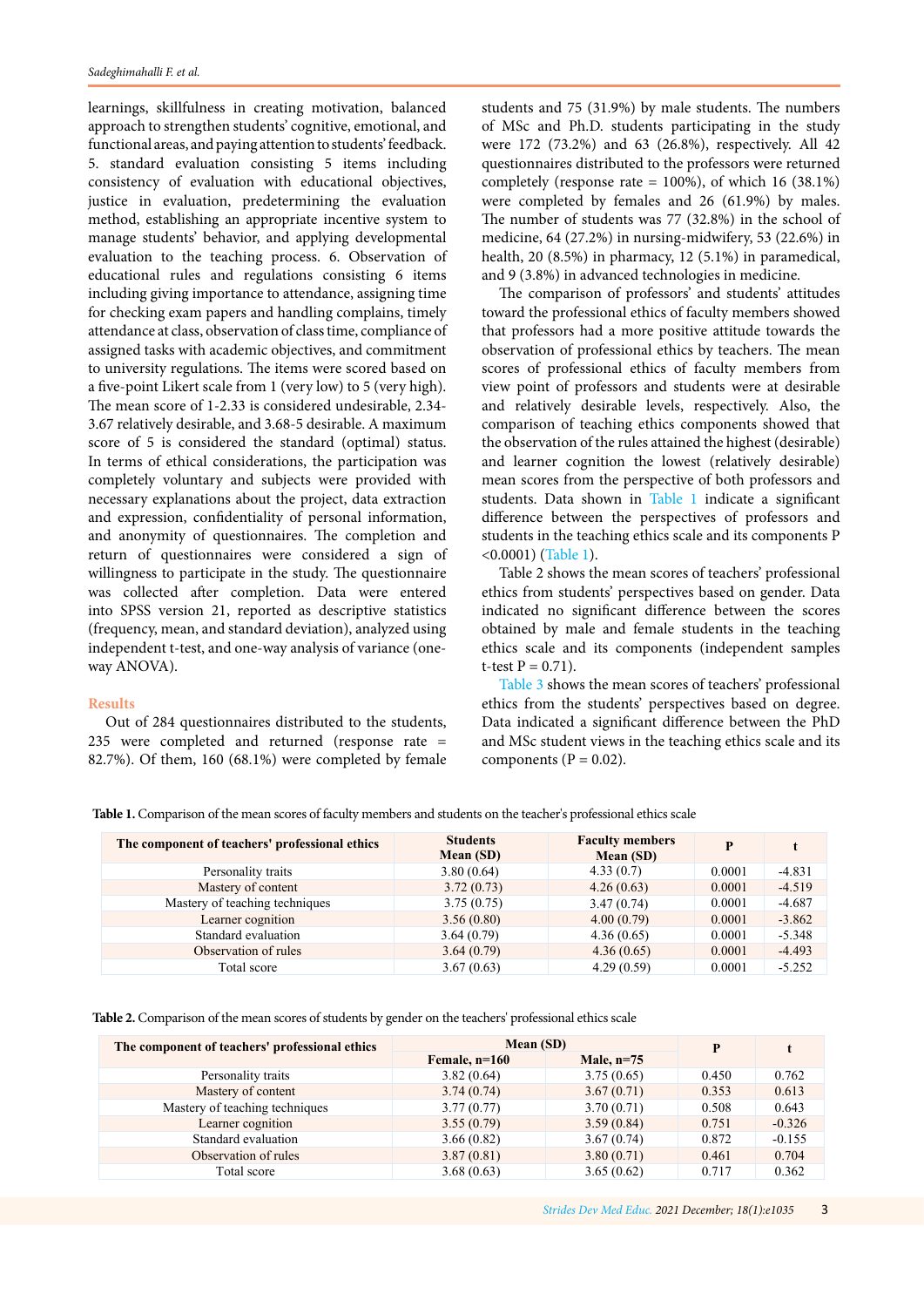| The component of teachers' professional ethics | Mean (SD)      | Þ                       |       |       |
|------------------------------------------------|----------------|-------------------------|-------|-------|
|                                                | $MSc$ , n= 172 | Doctoral degree, $n=63$ |       |       |
| Personality traits                             | 3.84(0.64)     | 3.70(0.63)              | 0.143 | 1.441 |
| Mastery of content                             | 3.78(0.73)     | 3.54(0.69)              | 0.025 | 2.224 |
| Mastery of teaching techniques                 | 3.85(0.73)     | 3.47(0.74)              | 0.001 | 3.520 |
| Learner cognition                              | 3.62(0.82)     | 3.41(0.70)              | 0.057 | 1.765 |
| Standard evaluation                            | 3.74(0.79)     | 3.46(0.78)              | 0.017 | 2.409 |
| Observation of rules                           | 3.92(0.73)     | 3.64(0.88)              | 0.027 | 2.450 |
| Total score                                    | 3.73(0.63)     | 3.52(0.60)              | 0.022 | 2.279 |

**Table 3.** Comparison of the mean scores of students by degree on the teachers' professional ethics scale

**Table 4.** Comparison of the mean score of students by school on the teachers' professional ethics scale

| The component of<br>teachers' professional<br>ethics | Mean (SD) score by school |            |                   |            |                   |                                                       |                    |       |       |
|------------------------------------------------------|---------------------------|------------|-------------------|------------|-------------------|-------------------------------------------------------|--------------------|-------|-------|
|                                                      | <b>Medicine</b>           | Nursing    | <b>Healthcare</b> | Pharmacy   | <b>Paramedics</b> | <b>Advanced</b><br>Technologies in<br><b>Medicine</b> | <b>Total score</b> | P     | т     |
| Personality traits                                   | 3.74(0.69)                | 3.91(0.68) | 3.76(0.59)        | 3.69(0.46) | 3.92(0.51)        | 3.84(0.63)                                            | 3.80(0.64)         | 0.593 | 0.742 |
| Mastery of content                                   | 3.54(0.70)                | 3.92(0.83) | 3.77(0.69)        | 3.65(0.64) | 3.66(0.46)        | 3.62(0.51)                                            | 3.72(0.73)         | 0.068 | 2.085 |
| Mastery of teaching<br>techniques                    | 3.53(0.77)                | 4.06(0.73) | 3.77(0.74)        | 3.75(0.59) | 3.79(0.66)        | 3.61(0.66)                                            | 3.72(0.73)         | 0.002 | 4.036 |
| Learner cognition                                    | 3.51(0.74)                | 3.77(0.86) | 3.53(0.86)        | 3.23(0.73) | 3.72(0.54)        | 3.25(0.82)                                            | 3.75(0.73)         | 0.077 | 2.017 |
| Standard evaluation                                  | 3.61(0.77)                | 3.58(0.83) | 3.64(0.81)        | 3.29(0.70) | 3.80(0.60)        | 3.44(0.88)                                            | 3.56(0.80)         | 0.088 | 1.942 |
| Observation of rules                                 | 3.58(0.87)                | 4.14(0.67) | 3.91(0.69)        | 3.85(0.73) | 3.75(0.58)        | 3.81(0.84)                                            | 3.66(0.79)         | 0.002 | 3.969 |
| Total score                                          | 3.57(0.65)                | 3.58(0.66) | 3.67(0.62)        | 3.52(0.48) | 3.73(0.47)        | 3.60(0.63)                                            | 3.67(0.63)         | 0.139 | 1.687 |

The difference was mostly observed in content mastery  $(P = 0.02)$ , teaching techniques mastery  $(P = 0.001)$ , standard evaluation  $(P = 0.01)$ , and observance of rules  $(P)$  $= 0.02$ ) components. There was no difference between the two grades in the personality traits component ( $P = 0.14$ ); there was also a slight difference in the learner cognition component ( $P = 0.05$ ).

Table 4 shows the mean score of professors teaching ethics from the perspectives of students based on the school. Data indicated no significant difference among the perspectives of students of different schools in the teaching ethics scale and its components ( $P = 0.13$ ). There was also a significant difference in the mastery of teaching techniques ( $P = 0.002$ ) and observance of rules ( $P = 0.002$ ) components. In the mastery of teaching techniques, the highest and lowest mean scores were obtained in the schools of nursing & midwifery and medicine, respectively. Also, in the observation of rules component, the highest and lowest mean scores were obtained in the schools of nursing & midwifery and medicine, respectively.

# **Discussion**

The results of the present study showed that the total mean score of the teaching ethics scale was at a relatively desirable level from the perspective of students but a desirable level from the perspective of professors. From the viewpoint of professors, all components were at a desirable level and from the viewpoint of students; the components of learner cognition and standard evaluation were at a relatively desirable level. In terms of the perspective of students, the results of the present study are consistent with those of the studies by Sobhani-Nejad et al. and Najafi et al.  $(2, 11)$  $(2, 11)$  $(2, 11)$ , and inconsistent with those of the study by

Jadidi et al. [\(6\)](#page-5-0), in some components; the reason for this inconsistency might be differences in educational facilities (space, time, and educational equipment) and the nature of some disciplines studied by researchers.

The study results also showed that there was no significant difference between the views of male and female postgraduate students, and the status of these components was at a desirable level from the viewpoints of both genders. In addition, a significant difference was observed between the views of postgraduate and doctoral students so that from the viewpoint of postgraduate students, the observation of teaching ethics was desirable, but from the viewpoint of doctoral students, it was relatively desirable. In the present study, postgraduate students scored significantly higher than doctoral ones in all components of the teaching ethics scale, except for personality traits. However, in a similar study by Jana-Abadi et al., (2015) performed at Sistan and Baluchestan University of Medical Sciences ([23\)](#page-5-0), Iran, using the same questionnaire to assess the views of postgraduate students, they reported no significant difference between two groups of degree (master's and doctoral), as well as two groups of gender.

The status of teaching ethics was also examined and compared from the perspective of students of different schools, and the results showed that although there was no significant difference among the schools in the mean score of the teaching ethics scale, there was a significant difference among the schools in the mean score of two components, namely mastery of teaching techniques and observation of rules, so that the highest and lowest scores in these two components belonged to the schools of nursing & midwifery and medicine, respectively. The study by Babasafari et al. (2014) showed no significant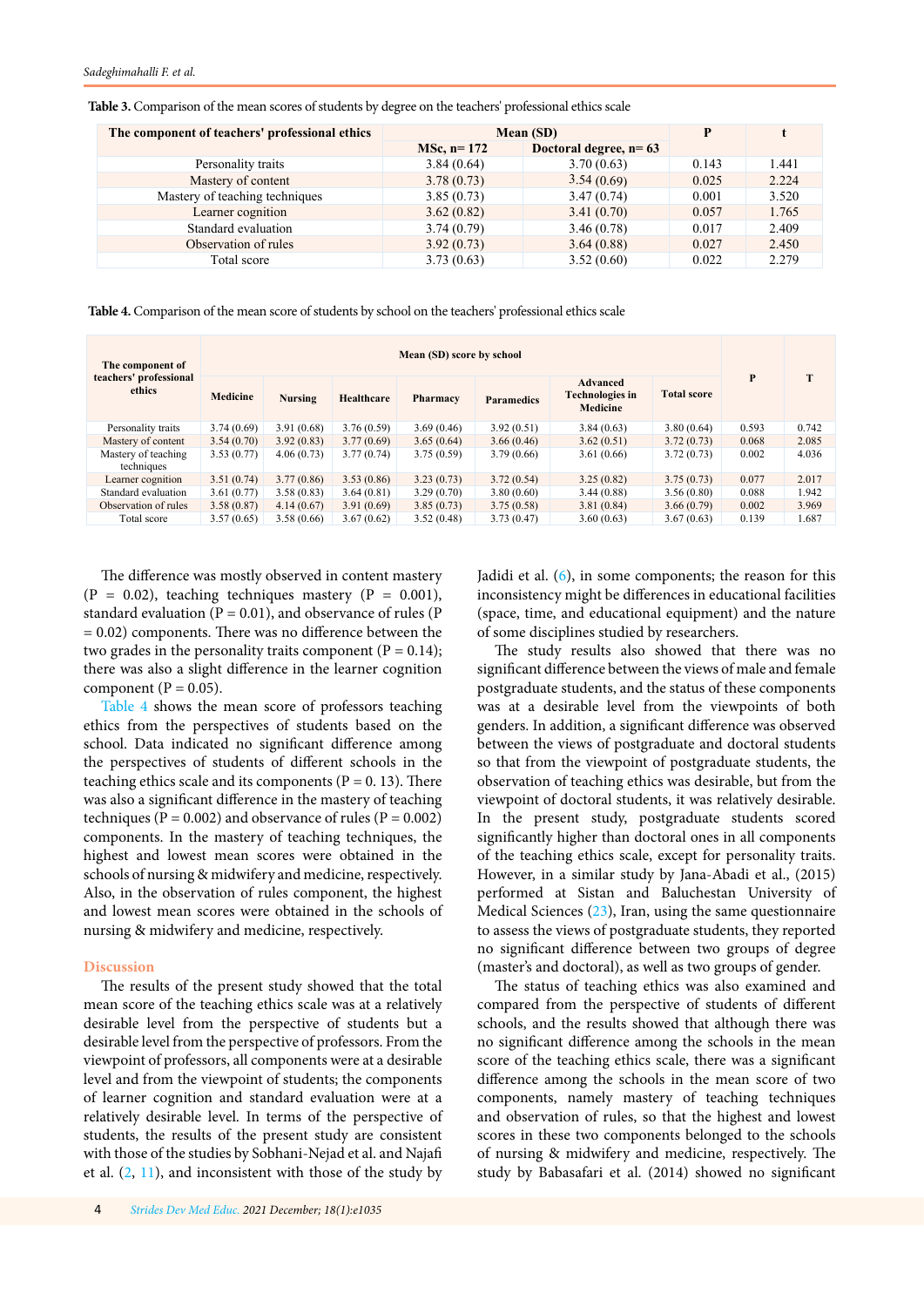differences among the scores of five components of the teaching ethics scale given by the schools of human sciences and basic sciences [\(24\)](#page-5-0). The results of the study by Mossadegh et al., (2012) on the evaluation of teaching ethics from the perspective of postgraduate students of the University of Tehran and Imam Khomeini Education and Research Institute, showed no significant differences among the faculty members of human sciences and technical engineering schools in adherence to teaching ethics ([25](#page-5-0)).

A comparison of the views of postgraduate students and their professors concerning teaching ethics and its components showed that teachers had a more positive view than students toward the total scale and each of its components, and the difference was significant. Very few comparative studies have been conducted to simultaneously examine the views of professors and students on teaching ethics. Faculty members assessed the status of professional ethics as desirable in self-report studies, but students' views were opposite ([26](#page-5-0)-[31\)](#page-5-0). In the study by Pourkarimi et al. (2019), the results showed a significant difference between the perspectives of students and professors on the professional ethics of faculty members so that for all components, students' views were more negative than those of professors at the University of Tehran ([32](#page-5-0)). This gap is probably due to differences in respondents' observations and conversations. Despite explanations provided on the confidentiality of responses given, the professors showed less interest in selfassessment and completion of the questionnaire and its items; in other words, they showed resistance and often recommended their assessment by students. It seemed that they feared to respond to the questionnaire and even self-assessment. They mostly acknowledged that such information is private. Perhaps the fear of revealing the responses made them give higher scores. Also, if some professors were successful in a certain area, they extended that to other arenas and evaluated themselves positively. Such side factors might have been influential and led to the creation of a gap between the perspectives of students and professors. In general, students had higher expectations of teaching ethics. Perhaps the expectations of different groups participating in the study were different, and they generalized different cases and events to each other, which could have affected the scoring of items and, consequently, components ([33](#page-5-0)).

In the present study, the highest and lowest scores were given to the components of observation of rules and learner cognition, respectively, from the perspectives of students and professors, which was completely consistent with the results of the study by Najafi et al. (2). In a recent study by Jadidi et al. (2017) in Iran, using the same questionnaire, the students of Islamic Azad University, Sanandaj Branch, gave the highest and lowest scores to the components of personality traits and standard evaluation, respectively [\(6](#page-5-0)). A similar study by Jana-Abadi et al. reported that students gave the highest and lowest scores to the observation of rules and the component

of recognizing different dimensions of the learner, respectively [\(23\)](#page-5-0). In the study by Sobhani-Nejad et al. (2014), using the same questionnaire to assess teaching ethics, students of Qom University of Medical Sciences, Iran, gave the highest and lowest scores to personality traits and mastery of teaching techniques [\(11\)](#page-5-0). Knowledge is not enough to be successful in teaching, but it requires teaching skills, referred to as professional ethics teaching ([33](#page-5-0)). A qualitative study conducted in Canada showed that students sometimes experienced professors' immoralities, and professors were less likely to discuss and evaluate such ethical issues  $(34)$  $(34)$  $(34)$ . Professors always play a role as an ethical model for students in teaching and other matters; therefore, observation of professional ethics, especially in teaching, causes changes in students' behaviors, attitudes, and thinking. Hence, addressing teaching ethics is one of the essentials for planners and politicians of the Iran medical education system, which should be included in the hidden and overt curricula ([15](#page-5-0)). All researchers in this field acknowledge that teaching is a profession with moral nature, and emphasize the observation of teaching ethic components. It seems that not only teaching skills but also personality, character, behavior, and moral characteristics of the teacher in the classroom can motivate students to learn, and ultimately improve teaching quality. Motivated and moral professors can ethically train motivated and healthy students.

## **Study Limitations**

One of the study limitations was that it was a quantitative study and only one questionnaire was used as a data collection tool while interviewing and observation methods could produce different results. In addition, the statistical population was limited to postgraduate students; therefore, caution should be used in the generalizability of results to other educational institutions. Another limitation of the study was that students had less interest in participating in the study. As there was a small number of students in each class, additional information was more likely to be disclosed.

# **Conclusion**

In the present study, teaching ethics gained scores above the median from the perspectives of both students and professors. Although it was more desirable from the perspective of professors, it was still far from the desired and standard status. Observation of rules, regulations and professional requirements in an organization can improve the quality of work and lead to better results and outputs.

#### **Recommendations**

- To study factors contributing to professional ethics teaching

Compilation and design of a course called teaching ethics and its inclusion in the curricula of all disciplines.

- To conduct the continuous evaluation of teachers' adherence to the principles of professional ethics teaching to achieve the curriculum goals.